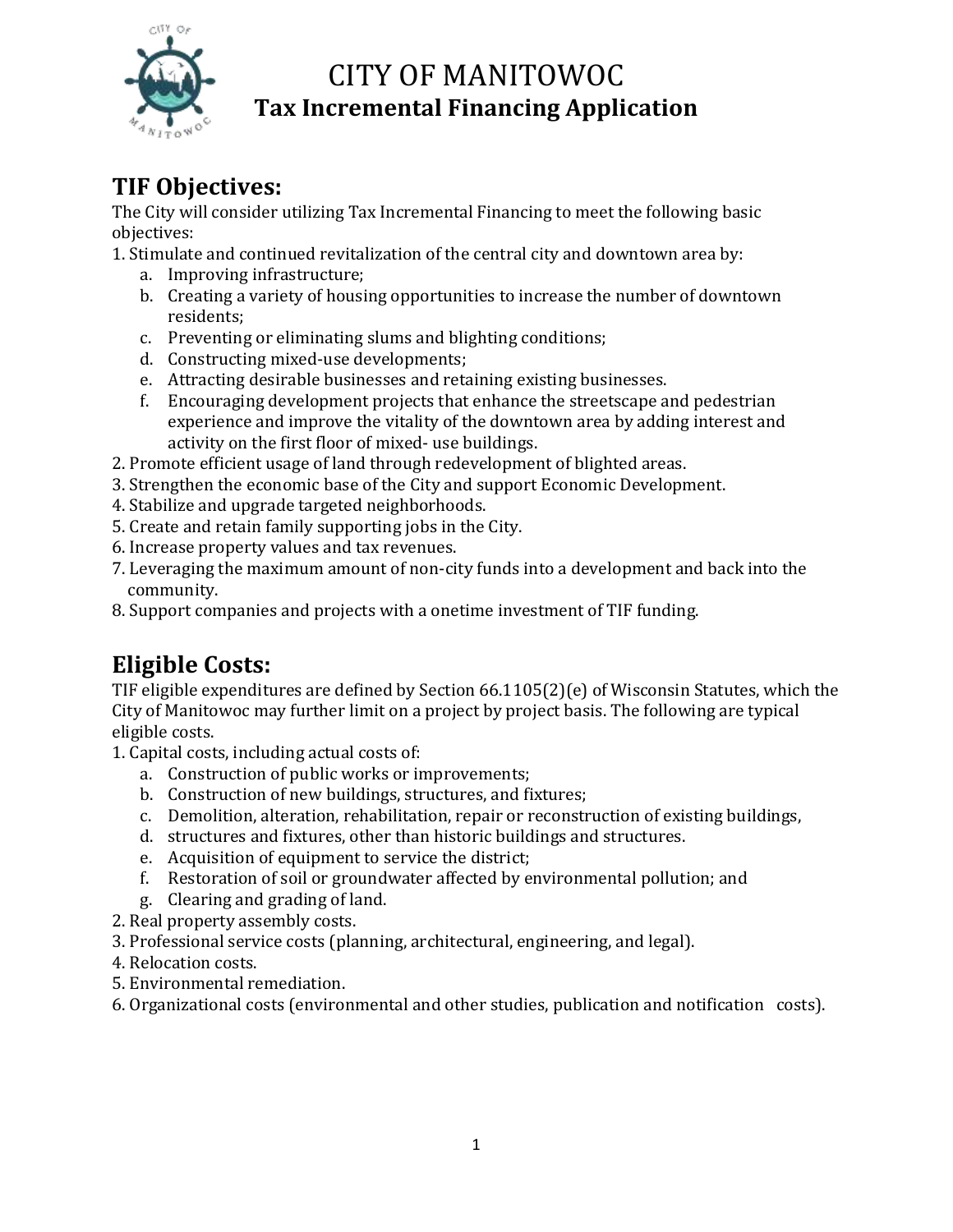

## **Applicant Information:**

|                   | Legal Entity: Individual(s) _____ Joint Tenants____                                                                                                                              |  | Tenants in Common |                                                                                                |
|-------------------|----------------------------------------------------------------------------------------------------------------------------------------------------------------------------------|--|-------------------|------------------------------------------------------------------------------------------------|
|                   |                                                                                                                                                                                  |  | Partnership____   |                                                                                                |
|                   |                                                                                                                                                                                  |  |                   |                                                                                                |
|                   | If not a Wisconsin corporation/partnership/LLC, state where organized: _____________________________                                                                             |  |                   |                                                                                                |
|                   | Will a new entity be created for ownership? $Yes \_ No \_ No$                                                                                                                    |  |                   |                                                                                                |
| interest.         | Principals of existing or proposed corporation/partnership/LLC and extent of ownership                                                                                           |  |                   |                                                                                                |
| Name:             | Address:                                                                                                                                                                         |  | Title:            | Interest:                                                                                      |
|                   |                                                                                                                                                                                  |  |                   |                                                                                                |
| Manitowoc? Yes No | Is any owner, member, stockholder, partner, officer or director of any previously identified<br>If yes, give the name and relationship of the employee:_________________________ |  |                   | entities, or any member of the immediate family of any such person, an employee of the City of |
|                   | been charged or convicted of a misdemeanor or felony? Yes<br>If yes, please furnish details                                                                                      |  | $\lfloor$ No      | Have any of the applicants (including the principals of the corporation (partnership/LLC) ever |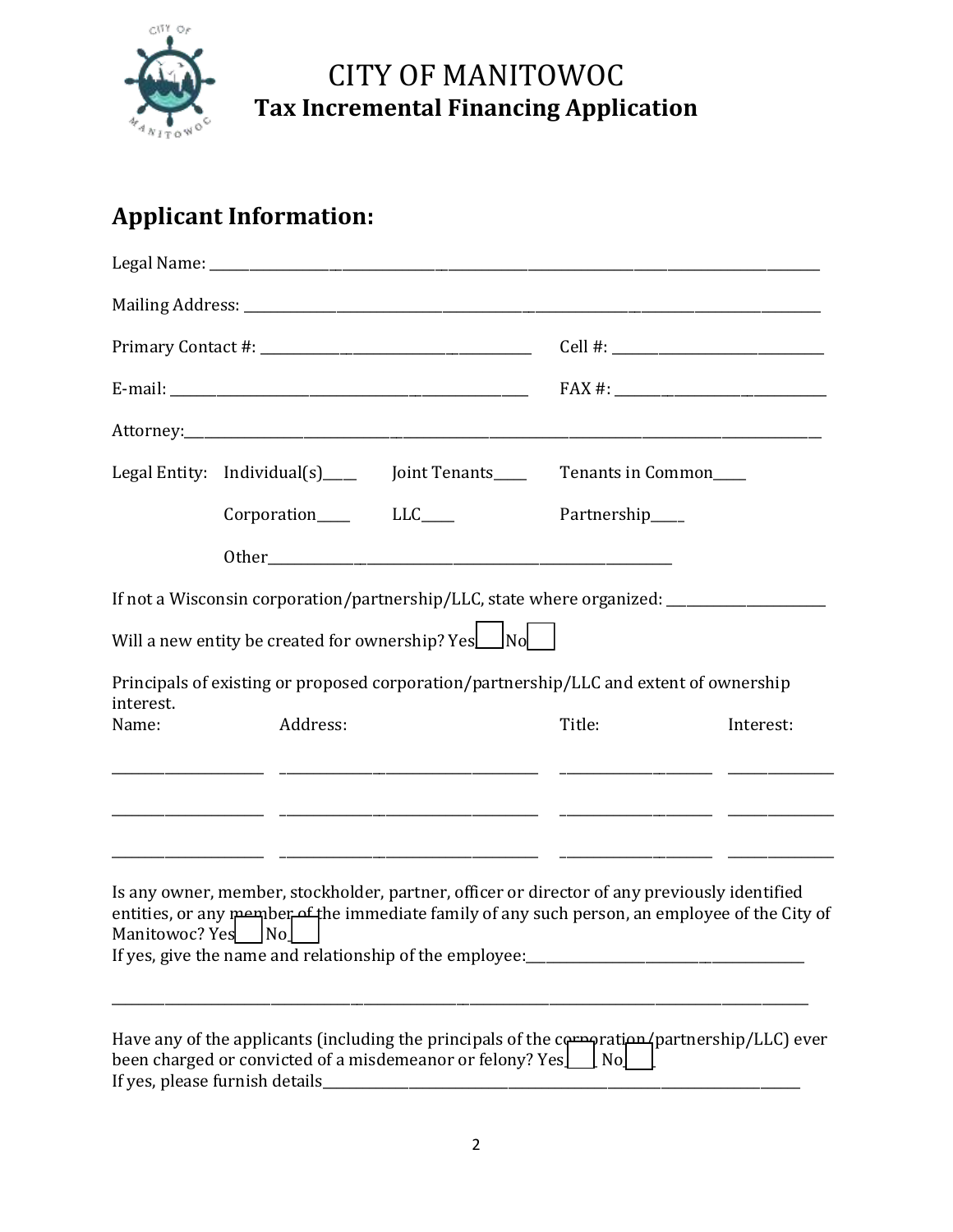

## **Property / Project Summary:**

#### **Property Summary:**

 $SF$ Parcel/Land Area:

 $\frac{1}{1}$  SF **Building Area:** 

# of Dwelling Units: \_\_\_\_\_\_\_\_\_

# of Stories:

# of Parking Spaces: \_\_\_\_\_\_\_\_\_

Describe briefly what the project will do for the property and surrounding area including (if applicable) an estimate of full and part-time jobs to be created by the proposed project including estimated salaries: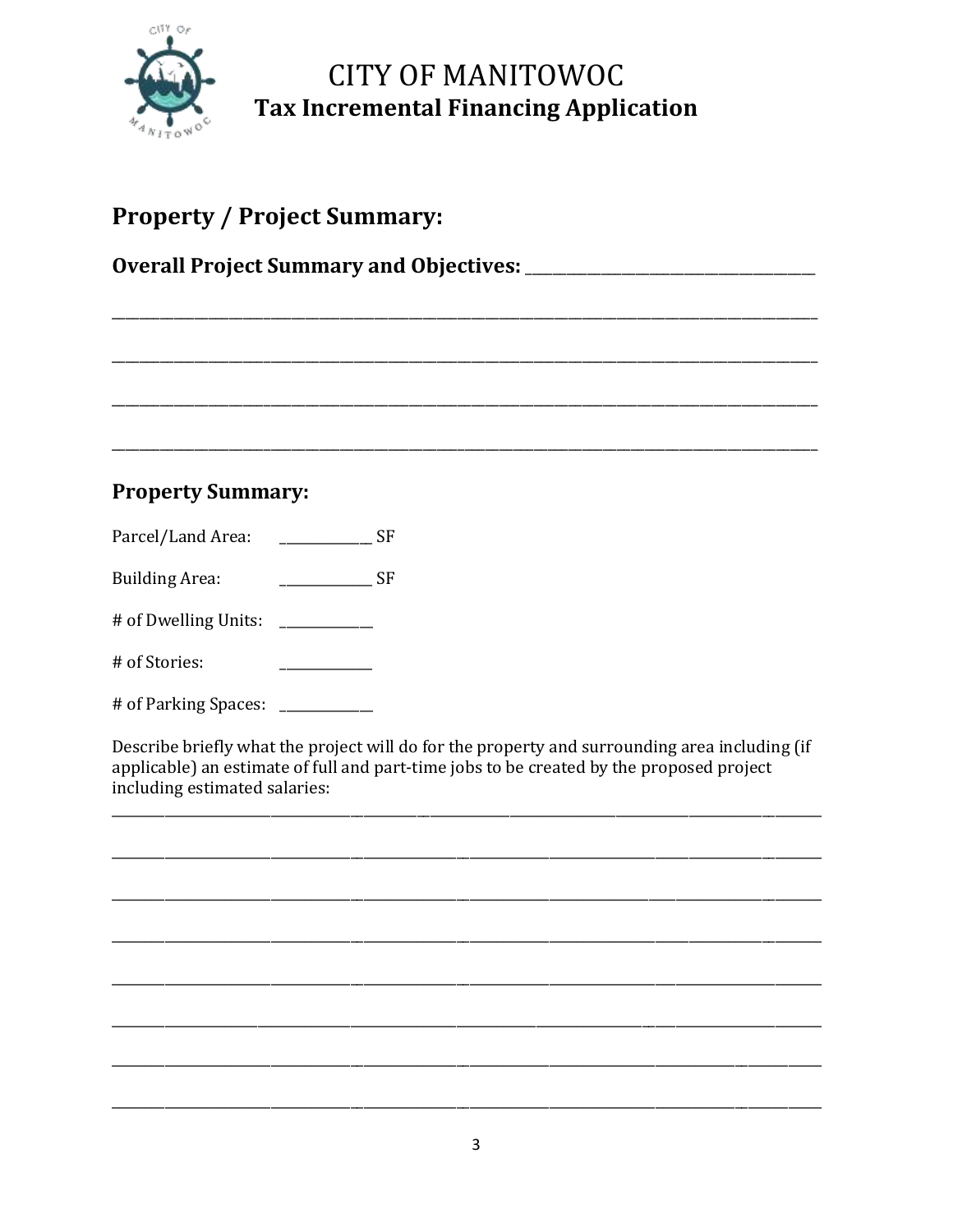

### **Project Budget / Financial Information: Sources and Uses of Funds:**

Identify the sources of funds used to finance the project. Typical sources include equity, lender financing, mezzanine financing, government financing, other anticipated types of public assistance, and any other types or methods of financing.

| <b>Uses of Funds:</b>                     | Amount (\$)                                                                                                                                                                                                                                            |               | (\$) per SF of Building Area |                    |
|-------------------------------------------|--------------------------------------------------------------------------------------------------------------------------------------------------------------------------------------------------------------------------------------------------------|---------------|------------------------------|--------------------|
| Land Acquisition:                         |                                                                                                                                                                                                                                                        |               |                              |                    |
| Demolition:                               |                                                                                                                                                                                                                                                        |               |                              |                    |
| <b>Environmental Remediation:</b>         |                                                                                                                                                                                                                                                        |               |                              |                    |
| Site Clearance and Preparation:           |                                                                                                                                                                                                                                                        |               |                              |                    |
| Soft Costs/Fees:                          | $\mathcal{L}^{\mathcal{L}}(\mathcal{L}^{\mathcal{L}})$ and the contract of the contract of the contract of the contract of the contract of the contract of the contract of the contract of the contract of the contract of the contract of the contrac |               |                              |                    |
| <b>Soft Cost Contingency:</b>             |                                                                                                                                                                                                                                                        |               |                              |                    |
| <b>Hard Construction Costs:</b>           |                                                                                                                                                                                                                                                        |               |                              |                    |
| <b>Total Project Costs:</b>               |                                                                                                                                                                                                                                                        |               |                              |                    |
| <b>Sources of Funds:</b><br><b>Equity</b> |                                                                                                                                                                                                                                                        |               | % of total project costs     |                    |
| Developer Equity:                         | $(\$)$                                                                                                                                                                                                                                                 |               |                              | $\frac{0}{0}$      |
|                                           |                                                                                                                                                                                                                                                        |               |                              | $\frac{0}{0}$      |
| <b>Total Equity:</b>                      | $\left( \text{\$}\right)$                                                                                                                                                                                                                              |               |                              | $\frac{0}{0}$      |
| Loans                                     |                                                                                                                                                                                                                                                        |               | Rate Term                    |                    |
| <b>Construction Financing:</b>            | $(*)$ mos.                                                                                                                                                                                                                                             |               |                              |                    |
| Permanent Financing:                      | $(*)$ yrs.                                                                                                                                                                                                                                             |               |                              | $\frac{0}{0}$      |
| <b>TIF Assistance</b>                     |                                                                                                                                                                                                                                                        | $-$ %         |                              | $\frac{0}{0}$      |
| Other: $(\_\_\_\_\_\_\_\_\_)\$            |                                                                                                                                                                                                                                                        | $\frac{0}{2}$ |                              | $\sim$ $\sim$ $\%$ |
| <b>Total Sources of Funds</b>             |                                                                                                                                                                                                                                                        |               |                              | 100%               |
| <b>Financing:</b><br><b>Source Amount</b> | <b>Terms: Years/Interest</b>                                                                                                                                                                                                                           |               | <b>Contact Information</b>   |                    |
| Equity: $\frac{1}{2}$                     |                                                                                                                                                                                                                                                        |               |                              |                    |
|                                           | <u> 2000 - Jan James James Jan James James Jan James James Jan James James Jan Jan Jan James Jan Jan Jan Jan Jan</u>                                                                                                                                   |               |                              |                    |
|                                           |                                                                                                                                                                                                                                                        |               |                              |                    |
| Loan 3: __________________                |                                                                                                                                                                                                                                                        |               |                              |                    |
| Loan 4: $\frac{1}{2}$                     |                                                                                                                                                                                                                                                        |               |                              |                    |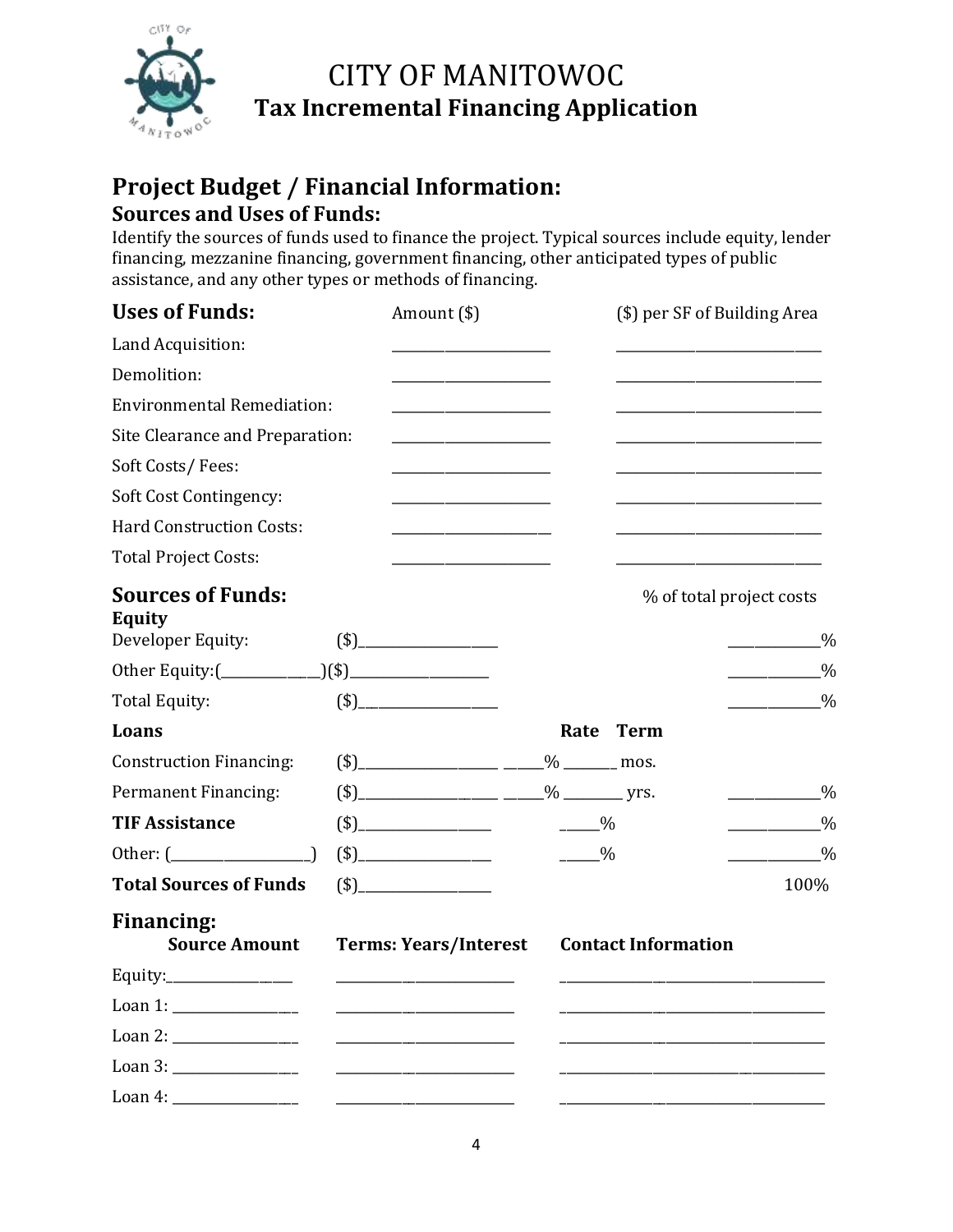

### **Supplemental Information:**

**Detailed Pro Forma** *(must correspond to line items for Uses of Funds on previous page)*

| <b>Land Acquisition</b>                                         |        |
|-----------------------------------------------------------------|--------|
| <b>Demolition</b>                                               | $(\$)$ |
| <b>Site Clearance and Preparation</b>                           |        |
| Infrastructure                                                  |        |
| Utilities/removal                                               |        |
| Utilities/relocation                                            |        |
| Utilities/installation                                          | $(\$)$ |
| Hazardous Materials Removal                                     |        |
|                                                                 | $(\$)$ |
| <b>Total Site Clearance and Preparation</b>                     |        |
| <b>Soft Costs/Fees</b>                                          |        |
| Project Management (______%)                                    |        |
| <b>General Contractor</b><br>$(\_\_\_9)$                        |        |
| Architect/Engineer (_____%)                                     |        |
| $\begin{pmatrix} 0 & 0 \\ 0 & 0 \end{pmatrix}$<br>Developer Fee |        |
| Appraisal                                                       | $(\$)$ |
| Soil Testing                                                    |        |
| Market Study                                                    | $(*)$  |
| Legal/Accounting                                                |        |
| Insurance                                                       |        |
| Title/Recording/Transfer                                        |        |
| <b>Building Permit</b>                                          |        |
| Mortgage Fees                                                   |        |
| <b>Construction Interest</b>                                    |        |
| Commissions                                                     | $(\$)$ |
| Marketing                                                       |        |
| <b>Real Estate Taxes</b>                                        |        |
|                                                                 |        |
| <b>Sub-total Soft Costs/Fees</b>                                |        |